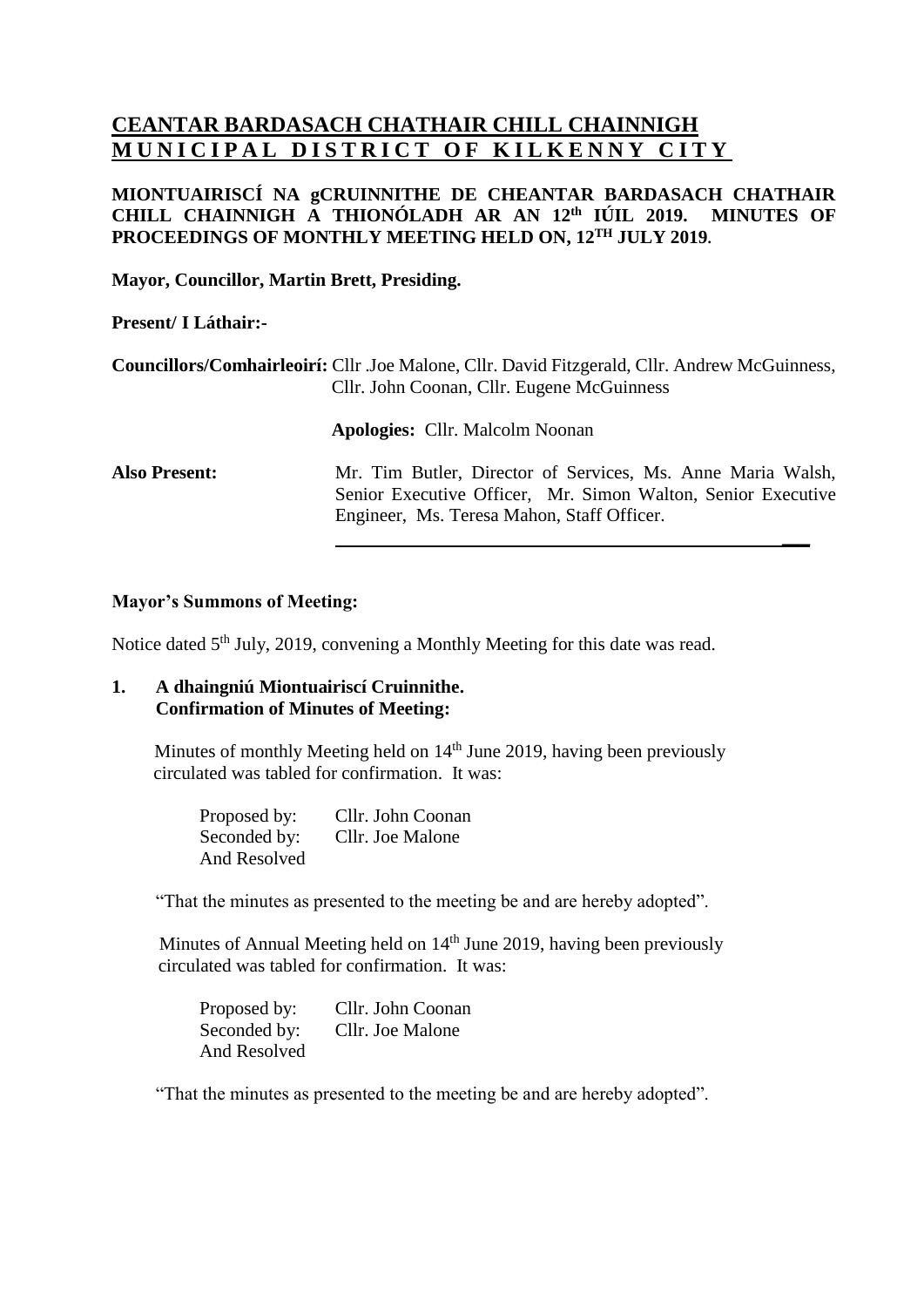# **2. Cúrsaí thabhairt ar aghaidh ordú ón Méara Matters brought forward by direction of the Mayor.**

The Mayor acknowledged the following Projects/Events which he attended/will attend:

- Fashion show by the Presentation School for transition year law team.
- Opening of offices for Arts Week.
- Kilkenny's human chain for Chernobyl.
- John Edward Nolan, Ambassador for relay for life at Rugby Club.
- 125 Years of the Home Rule Club.
- Lyme Disease Awareness Kilkenny.
- Medieval Mile Museum 3 Lives 3 Deaths
- War Memorial Commemoration
- Best wishes to both the Kilkenny Senior and Minor Team for Sunday.

The Mayor wanted it noted that both visitors and others in the City were concerned that no chemist shop opened in the City after 6pm.

The Mayor also raised the subject of noise pollution in the City and the possibility of introducing bye-laws to deal with the matter. Many Members agreed that certain premises around the City were playing very loud music particularly on a Saturday afternoon. It is not the image that is wanted for the City. Mr. Simon Walton, Senior Engineer, explained that bye-laws could be adopted by the Municipal District to regulate noise from street busking. However, loud music emanating from private premises comes under the issue of environmental nuisance and noise pollution and has be dealt with by the Planning or Environment Departments or civil action. Cllr. Malone proposed that the relevant member of staff from these departments attend the September meeting. Members agreed that busking in general should be encouraged in the City but the use of full amplifier kits on streets was too much. Cllr. Fitzgerald suggested the Council contact Dublin City Council regarding the specific set of guidelines they have for Dublin City.

## **Votes of Sympathy**

The Members joined with the Mayor in offering a Vote of Sympathy to the families of the following recently deceased:

Cllr. John Bailey Dunlaoghaire Rathdown County Cllr. Oliver Tully Louth County Council Cllr. Noel Whelan, New Ross County Council. Cllr. Manus Kelly Donegal County Council. Katy Kearney, 14 Larchfield. Kilkenny. Nancy Prendergast, Tinnahinch, Kilkenny. Bobby Gibbs, Greensbridge, Kilkenny. Mick Bergin, Castlecomer Road, Kilkenny. Dominic Power, 120 Newpark Close, Kilkenny. Phil Lenehan, Freshford Rd., Kilkenny. Christine Phelan, 1 St. John's Court, Kilkenny. Adrian Murphy, Maudlin Street, Kilkenny. A minute silence was held for all.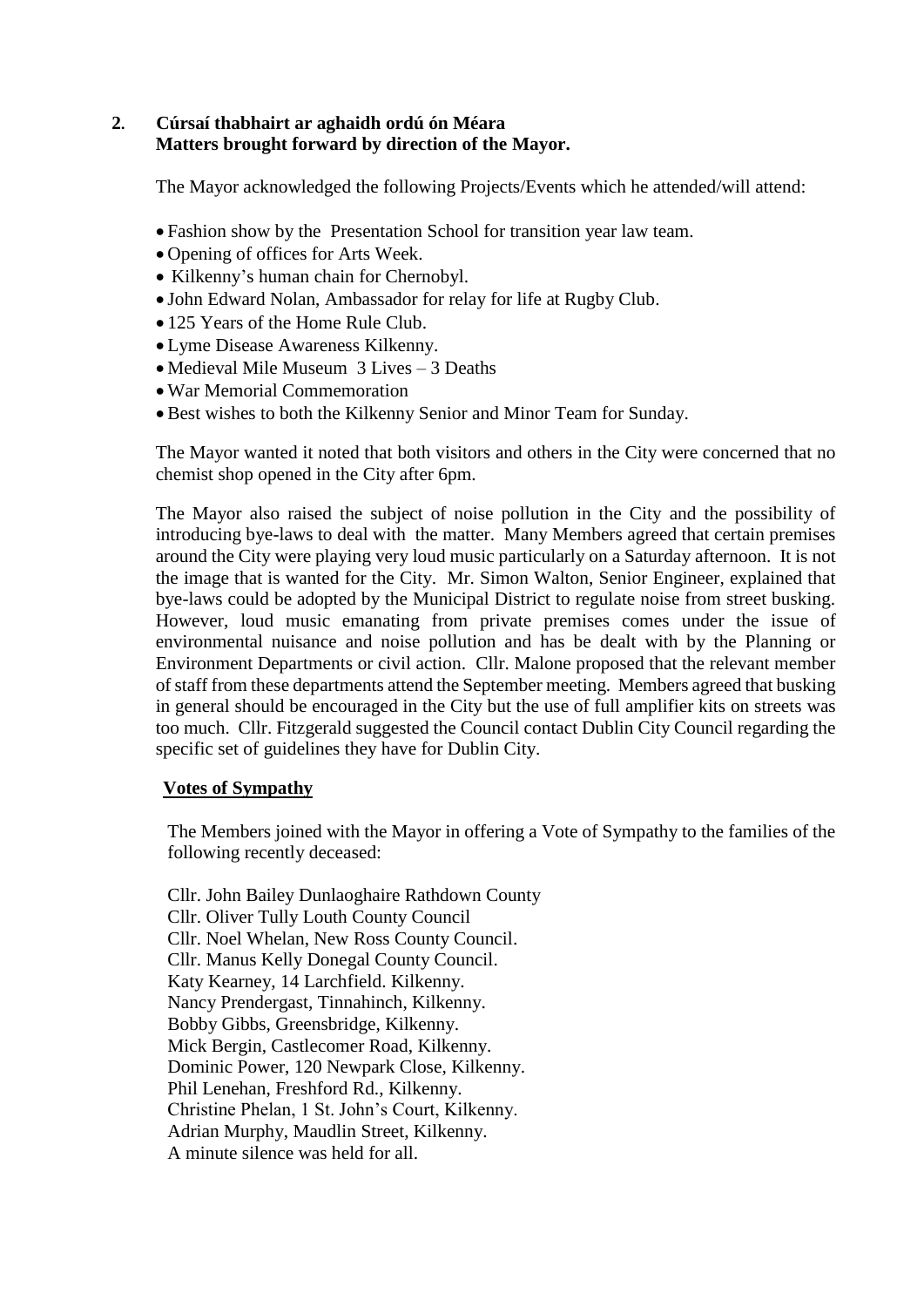# **3. Nuashonrú ar thionscadail bóithre.**

Update on Road Projects

Mr. Simon Walton provided an update to Members on various works and road issues in Kilkenny City including traffic calming in residential estates, road safety at key City junctions and the Kilkenny City bus service.

(a) Traffic calming in residential estates. Mr. Walton provided a table showing the current position in respect of requests to the Council for the introduction of traffic calming measures. The 2019 roadworks programme adopted in March provides for  $\epsilon$ 10,000 to fund the introduction of traffic calming measures and reminded the Members of the three estates prioritised for works costing  $\epsilon$ 6,750. Speed surveys have either been carried out or in the process of being carried out on 19 Estates and the cost of providing traffic calming measures is estimated to be around  $\epsilon$ 60,000. However, some of the surveys show that introduction of measures is not warranted. In those circumstances road signage could be used.

(b) Road Safety at Key Junctions. Mr. Walton listed the 3 Junctions that been allocated funds by the Department under the Low Cost Safety Scheme. He explained that the funds will enable some safety enhancements at the Junctions but the funds must be spent before the end of November 2019.

 (c) Kilkenny City Bus Service. Mr Walton detailed the works that were in progress or due to commence in respect of the new bus service. He confirmed the NTS had completed the process for the appointment of an operator for the service. The service is likely to become operational before the end of 2019

Members thanked Mr. Walton. They welcomed the news about funding for safety issues and the bus service. They raised the following queries/questions/observations in relation to the above and other road issues :

- Rosewood proposed signage instead of speed ramps.
- Conflict with Residents re the introduction of speed ramps.
- Specific plans for works at Hebron Road and Gaol Road in light of the limited budget.
- Traffic issues near Nolan Park on match days, including health & safety concerns, people confined to their homes, access for emergency services, new car park or park and ride facilities.
- Long term plans to address issues at Junctions.
- The issues of Creches in Residential Estates and policies int the Development Plan.
- Larchfield not appearing on list for traffic calming/speed ramps.
- Request for update on the LIHAF scheme.
- Update on parking bye-laws.
- Request for white line from Glendine Road between bridge to golf club and for the Council to look at issues at the old Bonnettsrath Road .
- Importance of a promotional campaign for the New Bus Service.

Mr Simon Walton and Mr. Tim Butler responded to the Members. Mr. Walton referred Members to his table and the results of the speed survey particularly in the Rosewood area.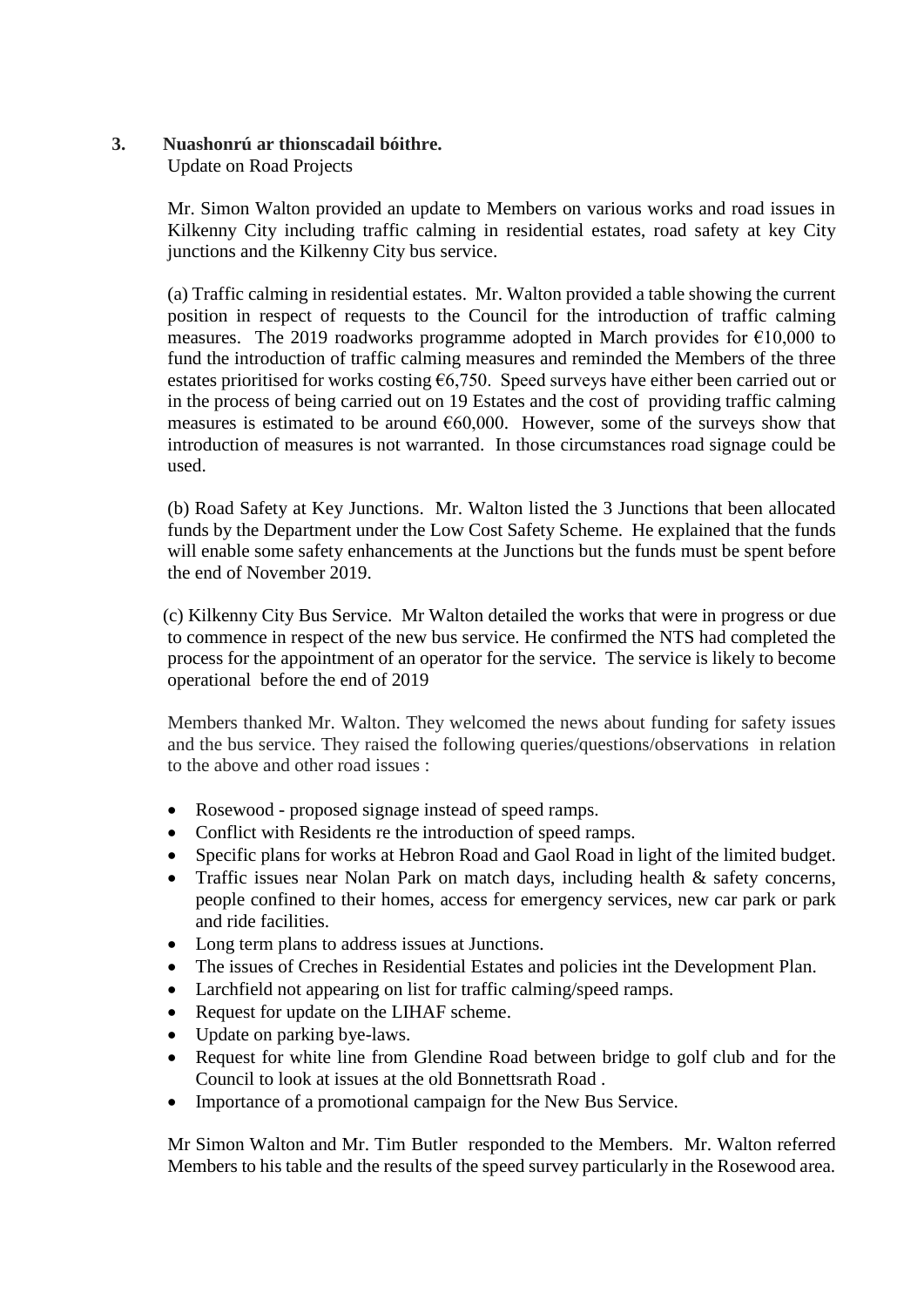The actual percentage of speed violations in the Rosewood/Lawn/Hill areas are very low and along with details on maximum speeds in these Estates, new signage would be the most cost-effective method to get motorists to slow down. Mr. Walton stressed that speed limits are not a target and Motorists are socially responsible to take care while driving. The traffic calming plan is a 5-year plan with limited funding and it is up to the new Council to deciding going forward which Estates to prioritise and which Estates can be best served by signage. He agreed that in some cases ramps etc are not welcomed by residences due to noise levels.

Gaol Road Junction - Mr. Walton explained that the junction will be moved out and footpath pushed back to enable visibility on to Stephen Street. He agreed that  $\epsilon$ 30 thousand euro for the Hebron Road junction is not sufficient to address the issues in the area but it does provide for the introduction of some enhanced safety measures. The whole area will have to be looked at again including discussion with local land owners, possibility of O'Louglin Gales opening another entrance, one-way systems, no left/right turn for vehicles and proposed planning application in the areas. He addressed the issues of traffic around Nolan Park on match day. In his opinion a new car park in the area would not make any difference to the people who seem to abandoned their cars all around the Park on match days. There are many car parks near Nowlan Park which are regularly below capacity on match day. In terms of a park and ride facility, Kilkenny does not have the population to sustain such a facility. Mr. Butler said ideally people should walk or cycle to the Park and bring fewer cars into the City. There will always be individuals who will park indiscriminately but the Council will continue to work with the Gardai and the GAA to address this matter over the coming weeks.

Creches in Residential Estates - They are specifically commercial entities operation in residential developments and are permitted under the Development Plan. Any changes going forward for new estates/ planning applications would need to be backed up by traffic counts etc and could be addressed as part of the planning application process.

Mr. Butler explained that the LIHAF scheme was slow to start but he will be happy to bring a progress update to the next meeting in September.

Mr. Walton expects to have the preliminary report on the draft set of proposal to include parking bye-laws available for the September meeting. He advised that land is required around Bonnettstown Road to facilitate widening of the footpaths etc.

## **4. Ceapachán comhaltaí don Choiste Casctha**

Appointment of Members to Twinning Committee

Mr. Butler explained that the Twinning Committee would require a permanent Chair, the sitting Mayor and at least 2 other Members. The Committee would expect to meet on a quarterly basis and would include outside members. The exact makeup of the Committee is up to the Members of the Municipal District but it is important that there are enough Members.

It was Proposed by Cllr. Joe Malone Seconded by Cllr. David Fitzgerald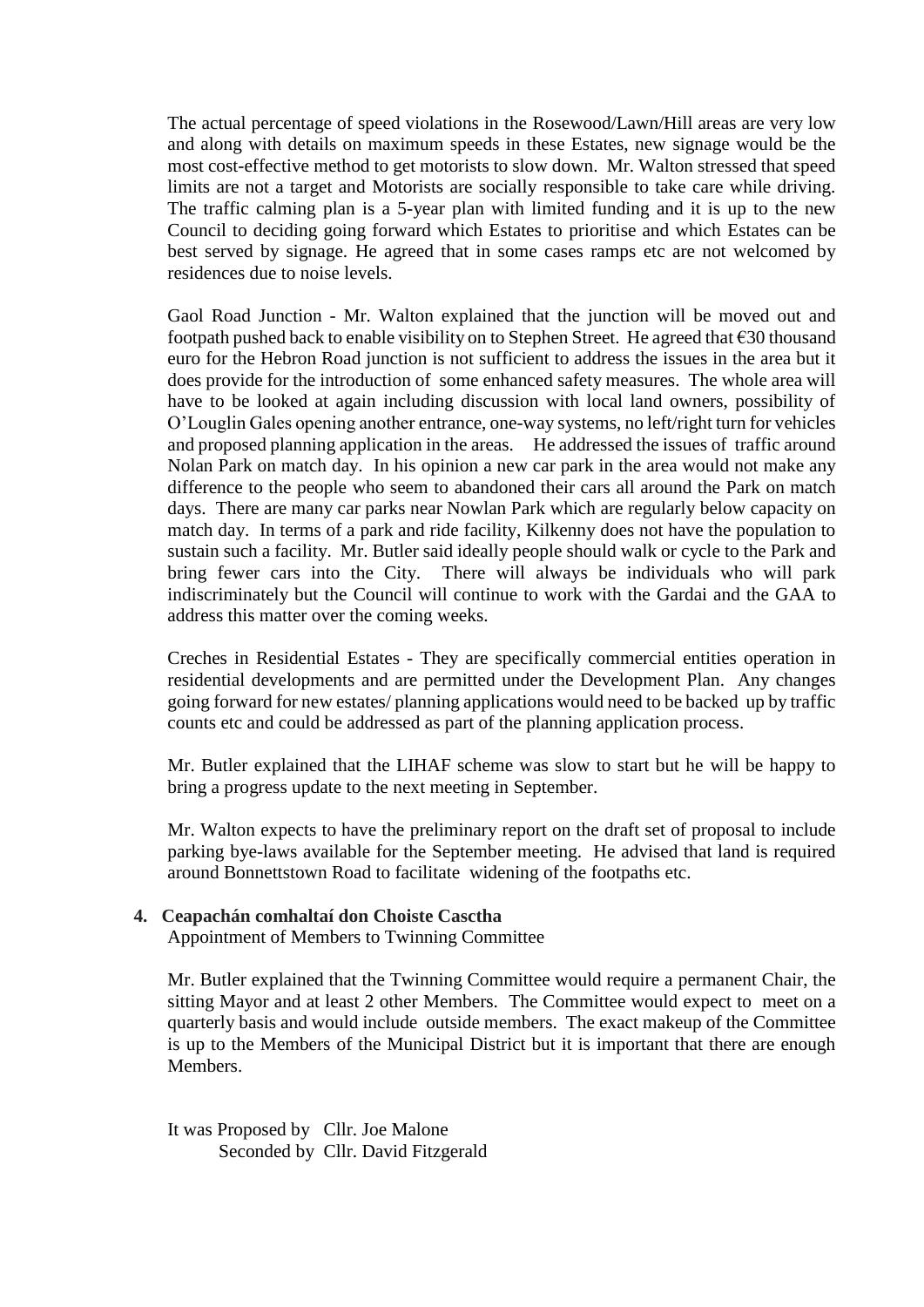And agreed;

**"**That Cllr. Andrew McGuinness would be Chair of the Committee".

Cllr McGuinness stated that he was delighted to be chair of the committee. He explained that the Committee was set up in 2015 to establish further connections and engage in positive projects with the towns that Kilkenny have been twinned with. The Mayor changes every year and in order for many projects to be seen through the Chair should be appointed for the length of the Council and not just one year.

All the members can be part of the Committee but it will normally be around 3 members.

# **5. Fógra Foriarratais in ainm an Comh. David Fitzgerald dar dáta 10 i mblina, 2019. Notice of Motion in the name of Cllr. David Fitzgerald received 10th June, 2019**

 "Following the closure of Willougbys, Dubray books, Kings shoes and multiple other shops this motion calls on Kilkenny MDC to immediately establish a cross-party City centre task force to address the crisis in the commercial heart of our City Centre following recent business closures with multiple vacant shops by reducing the cost of doing business and by developing new ideas to encourage shoppers in to Kilkenny to protect jobs and the unique retail core of our City"

Cllr. Fitzgerald explained that his motion was intended to try and encompass the scale of shop closures in the City. In recent months he described the significant shop closures that had taken place and his fears in relation to the City centre.

It was Proposed by Cllr. David Fitzgerald Seconded by Cllr. Andrew McGuinness

And agreed;

**"**That a cross party task force similar to the new homes taskforce be established".

The terms of reference, remit and operation of the Committee will be agreed once the Committee is established. In terms of formation Cllr. Fitzgerald envisages (a) an all-party group (b) meeting and establishing terms of reference and formulating a framework and (c) identifying the key stakeholders, including businesses, individuals, Kilkenny Tourism, LEO, and the Chamber of Commerce.

Cllr. Coonan, while supporting the motion has concerns. There have been some closures but Kilkenny is still a vibrant business centre and this is the message that must be sent out. Cllr. Brett will agree a date to begin the process and circulate information to members.

Mr. Butler said that the proposed make-up of the Committee will have to be clarified but it was a good idea.

# **6. Fógra Foriarratais in ainm an Comh. John Coonan dar dáta 27 i mblina, 2019. Notice of Motion in the name of Cllr. John Coonan received 27th June, 2019**

It was Proposed by Cllr. John Coonan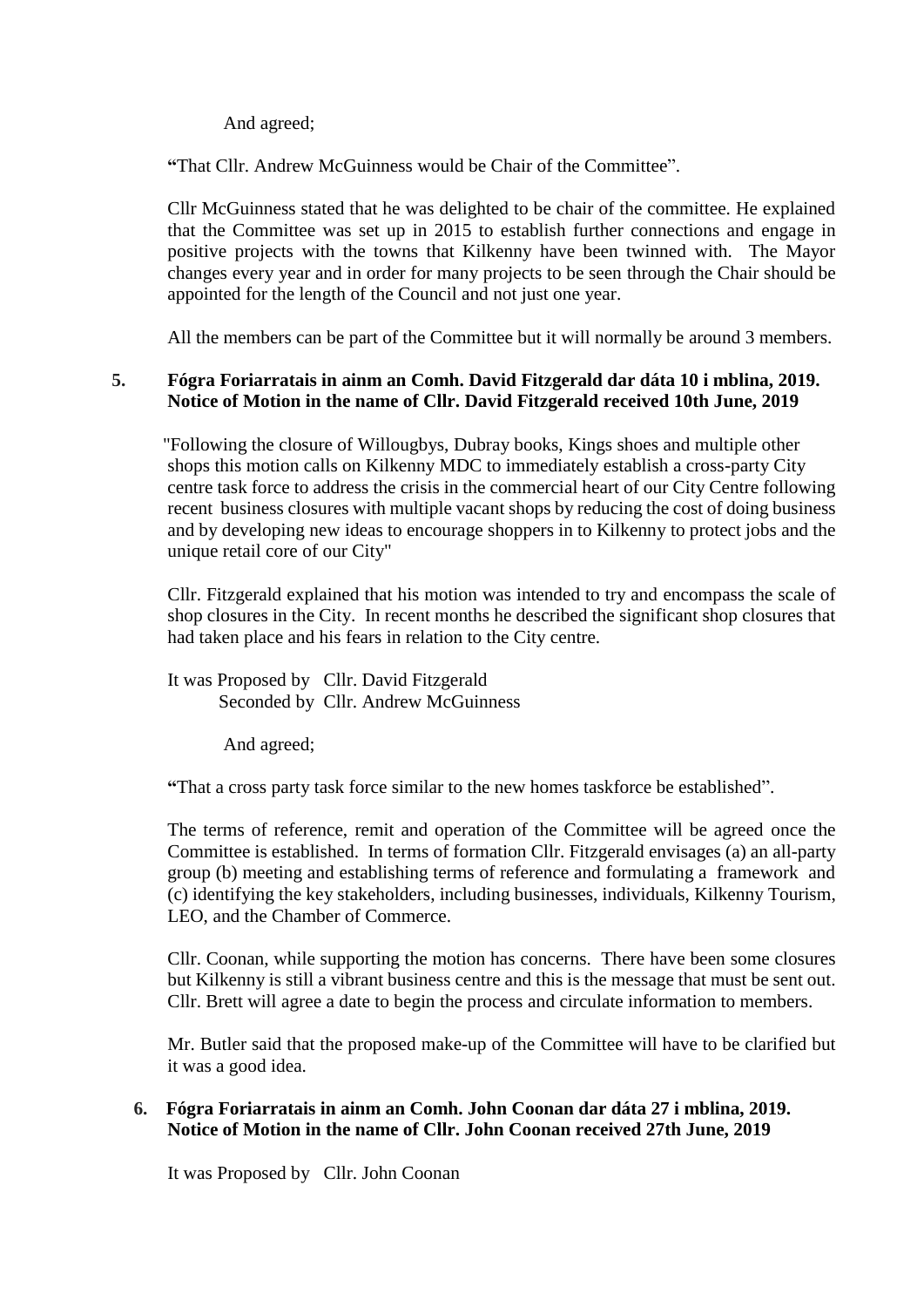Seconded by Cllr. Joe Malone

## **And Agreed:**

 **"** That Kilkenny City Municipal District give positive consideration to a much needed traffic management system for the area of Coach Road, Loreto View, and Church Lane"

Cllr. Coonan explained that during his recent election campaign people had concerns about the increase in traffic in the area of Coach Road, Loreto View, and Church Lane. He suggested the introduction of a traffic management system. Cllr Malone while seconding the motion asked if Blackmill street could be included.

 Mr Walton explained that there was a scheme under way for Vicar Street and after the results of the traffic count there is a possibility Vicar Street could become one way. This would have an impact on the areas mentioned above. This motion however will not cover Blackmill Street.

# **7. Fógra Foriarratais in ainm an Comh. Joe Malone dar dáta 27 i mblina, 2019. Notice of Motion in the name of Cllr. Joe Malone received 27th June, 2019**

It was Proposed by Cllr. Joe Malone Seconded by Cllr. Andrew McGuinness

# **And Agreed:**

 "That the Kilkenny Area Office develops a condition rating system for public footpaths in Kilkenny City and provides the details to the Kilkenny City Municipal District Committee in order for the Committee to develop a 5-year funded programme of footpath enhancement".

 Cllr. Malone explained that he had put forward this motion to try and get a system similar to the roads resurfacing programme for footpaths in the City. Cllr. Coonan queried if it was possible to apply for a block grant for footpaths. Mr. Walton explained that block grants to Urban Authorities have been abolished. There is approximately  $\epsilon_2$  million available under the Road Works Scheme but only  $\epsilon$ 340,000 available for footpaths.

# **8. Fógra Foriarratais in ainm an Comh. David Fitzgerald dar dáta 17 i mblina, 2019. Notice of Motion in the name of Cllr. David Fitzgerald received 17th June, 2019**

It was Proposed by Cllr. David Fitzgerald Seconded by Cllr. Andrew McGuinness

## **And Agreed:**

 "That Kilkenny Municipal District draw up plans to develop a coach park to facilitate tourist set down and parking including secure overnight parking bays for coaches in our City"